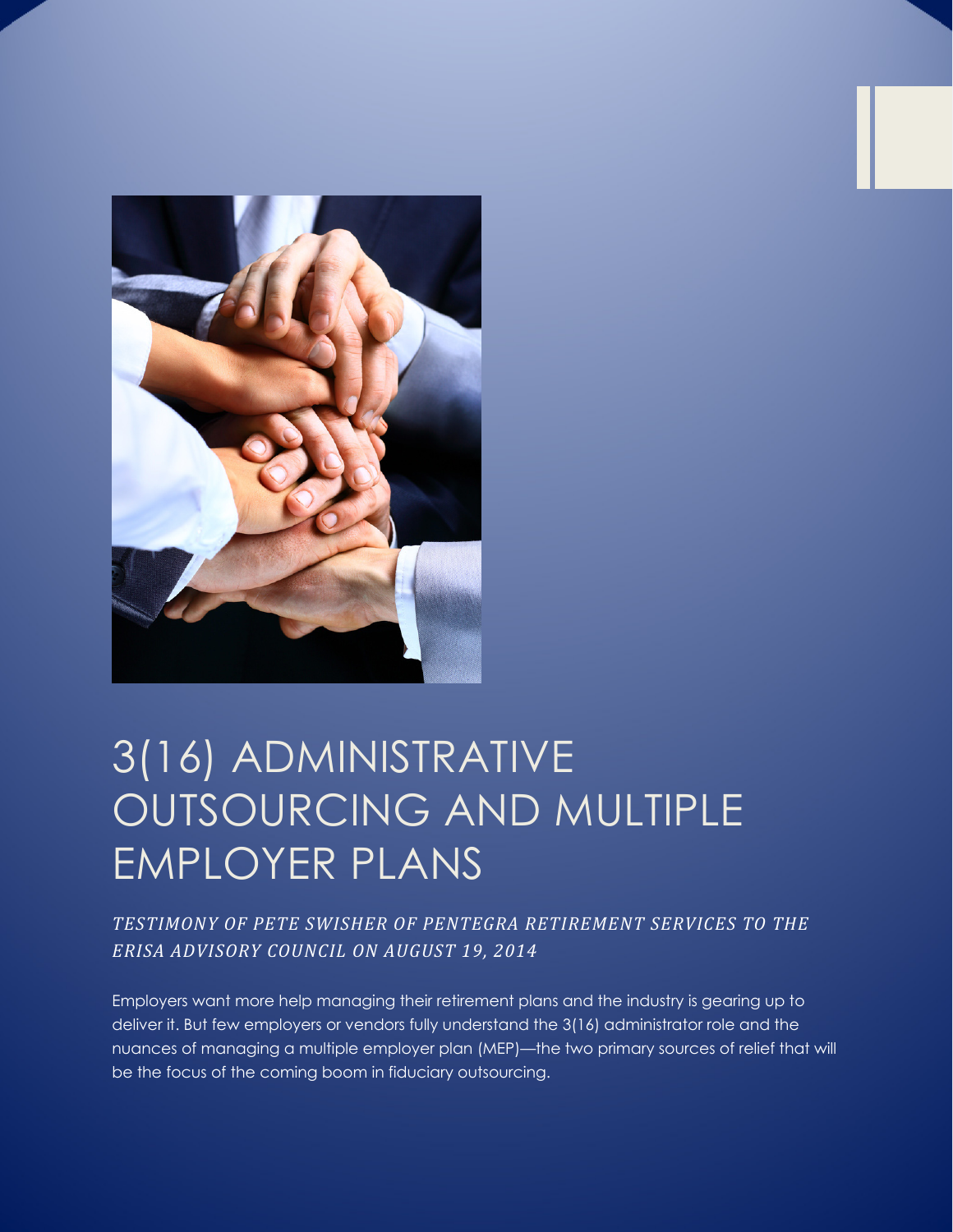# **Executive Summary**

- 1. Because service as an ERISA Section 3(16) administrator or as a named fiduciary in general is new to most service providers, it is necessarily the case that few have extensive experience or credentials specific to these roles.
- 2. There is some confusion even among pension professionals about named fiduciary roles, plan governance structures, and conflicts of interest. In particular:
	- a. Service providers are not sure how to structure multiple employer plans.
	- b. Misperceptions are common with respect to the appointment of and allocation of duties among named fiduciaries and how named fiduciaries delegate to subordinate fiduciaries.
	- c. Providers are occasionally mistaken as to when a conflict exists, believing certain arrangements to be conflicted when they are not and others to be unconflicted when perhaps they are.
- 3. Outsourcing arrangements can be roughly divided into three categories:
	- a. Appointment of a "principal" named fiduciary or overall plan fiduciary
	- b. Investment fiduciary outsourcing through appointment of investment advisors, investment managers, or discretionary trustees
	- c. Administrative outsourcing through appointment of a third party to serve as the administrator named in the plan document; or through various other arrangements intended to lessen administrative burdens for employers.
- 4. Administrative outsourcing arrangements are growing in popularity and take the following forms:
	- a. The "supervisory" administrator who hires a TPA but does no administration
	- b. The "working" administrator who is named as such in the document and does the administration itself rather than hiring a TPA (i.e., it is the TPA)
	- c. The "co-administrator" who divides the role with the employer
	- d. An administrative fiduciary who performs certain fiduciary functions on behalf of the administrator under ERISA Section 3(21)(A)(iii)
	- e. A non-fiduciary recordkeeper or TPA who expands its menu of ministerial services to provide greater assistance for the administrator
	- f. MEP fiduciaries.
- 5. Employers who hire professional fiduciaries must still avoid co-fiduciary liability but this is not difficult under a plain reading of ERISA Section 405(a).
- 6. Because of the potential for confusion, some modest edits to the Department's plain language guide on selecting and monitoring service providers may be helpful.
- 7. Risks associated with hiring professional fiduciaries are an appropriate focus for the Department. Areas to explore include asset safety, credentials, solvency or claimspaying ability, and bonding.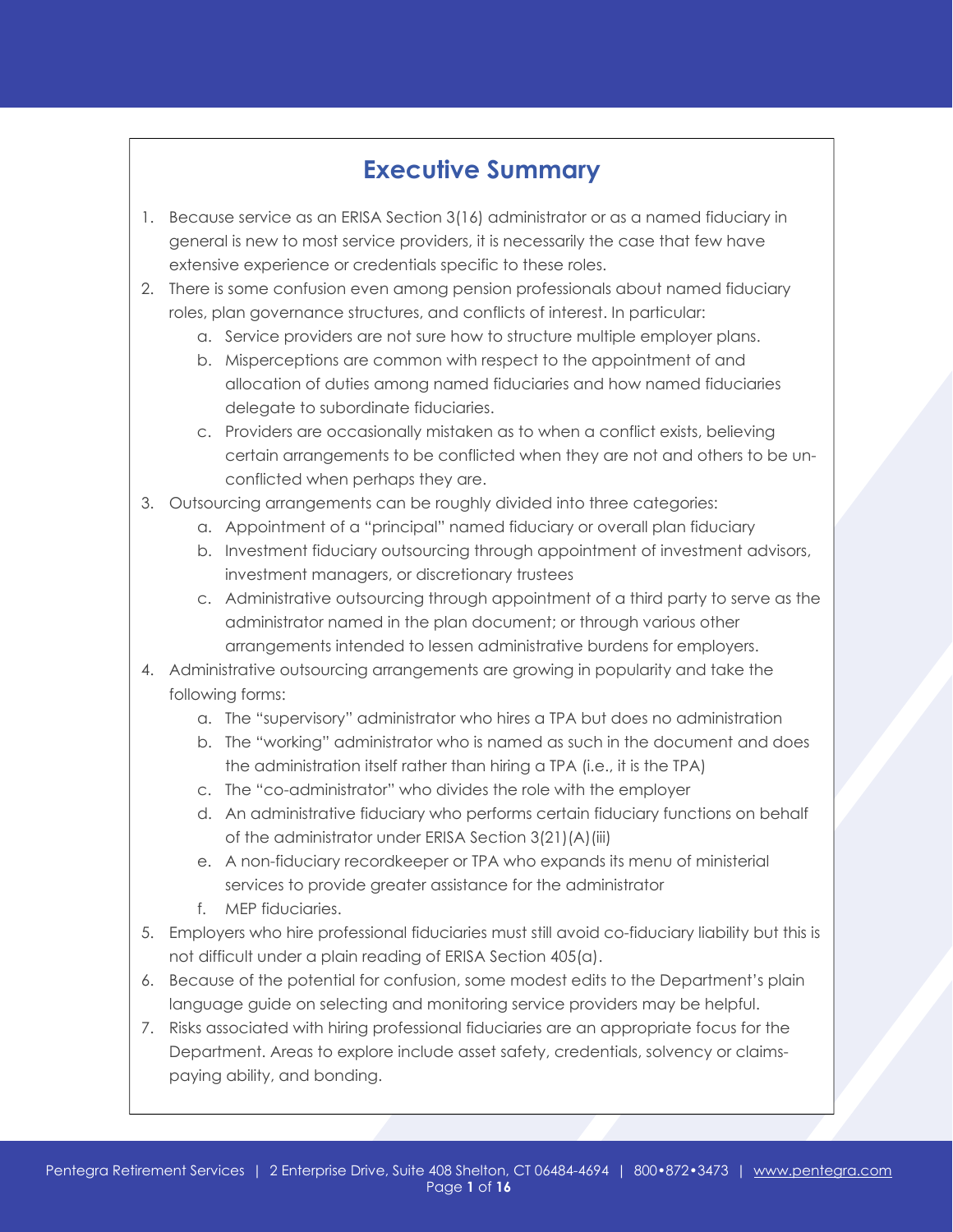# **Introduction to the Fiduciary Outsourcing Marketplace**

Outsourcing of investment responsibility has grown in popularity over the past ten years as advisors embrace fiduciary status under either ERISA Section 3(21)(A)(ii) (investment advice fiduciary) or Section 3(38) (investment manager), and as specialist trust companies embrace the discretionary trustee role. But until recently the industry has steadfastly declined to accept the plan administrator role as defined in ERISA Section 3(16), or in general to accept broad fiduciary responsibility under ERISA Sections 402(a) or 3(21)(A)(i) and (iii). This is changing, and several variations of 3(16) and named fiduciary service are emerging. MEPs offer a cost effective way for employers to outsource and interest in them is growing rapidly.

Qualifications and experience vary but because the practice is new, few vendors have outsourcing experience, and the level of expertise can vary dramatically. Due diligence for an employer seeking to hire a professional administrator is made harder by the understandably poor credentials of most service providers. When the automobile was first invented, it was probably tough to find a good mechanic, but that didn't mean cars were a bad idea.

Confusion in the marketplace is exacerbated by a lack of understanding of basic fiduciary law and how actual plan documents are structured. For details see "15 Misconceptions about the Three Principal Fiduciary Roles in a Retirement Plan."1

### **Employer Responsibilities for Selecting and Monitoring**

Employers cannot shed the responsibility for prudent selection and monitoring of a professional fiduciary or MEP. Existing Department guidance suggests a protocol for selection and monitoring of providers (though one must do some studying to fully define the protocol), and this protocol and the guidance from which it derives are summarized in Chapter 14 of *401(k) Fiduciary Governance: An Advisor's Guide2*. This protocol need not be altered, but additional information on the nature of professional fiduciaries and what to look for during a due diligence process would likely be helpful to both employers and fiduciaries. Therefore some modest edits to the Department's plain language guides may make sense.

# **The Different Flavors of Professional Fiduciary**

The following analysis of the types of professional fiduciary is intended to capture all of the major variations available in the marketplace today. Note that actual levels of responsibility can vary widely even within each category.

 $\overline{a}$ 

<sup>&</sup>lt;sup>1</sup> Article by Pete Swisher available at www.pentegra.com.

<sup>2</sup> Third Edition, Pete Swisher, American Society of Pension Professionals and Actuaries, Washington, D.C., 2011.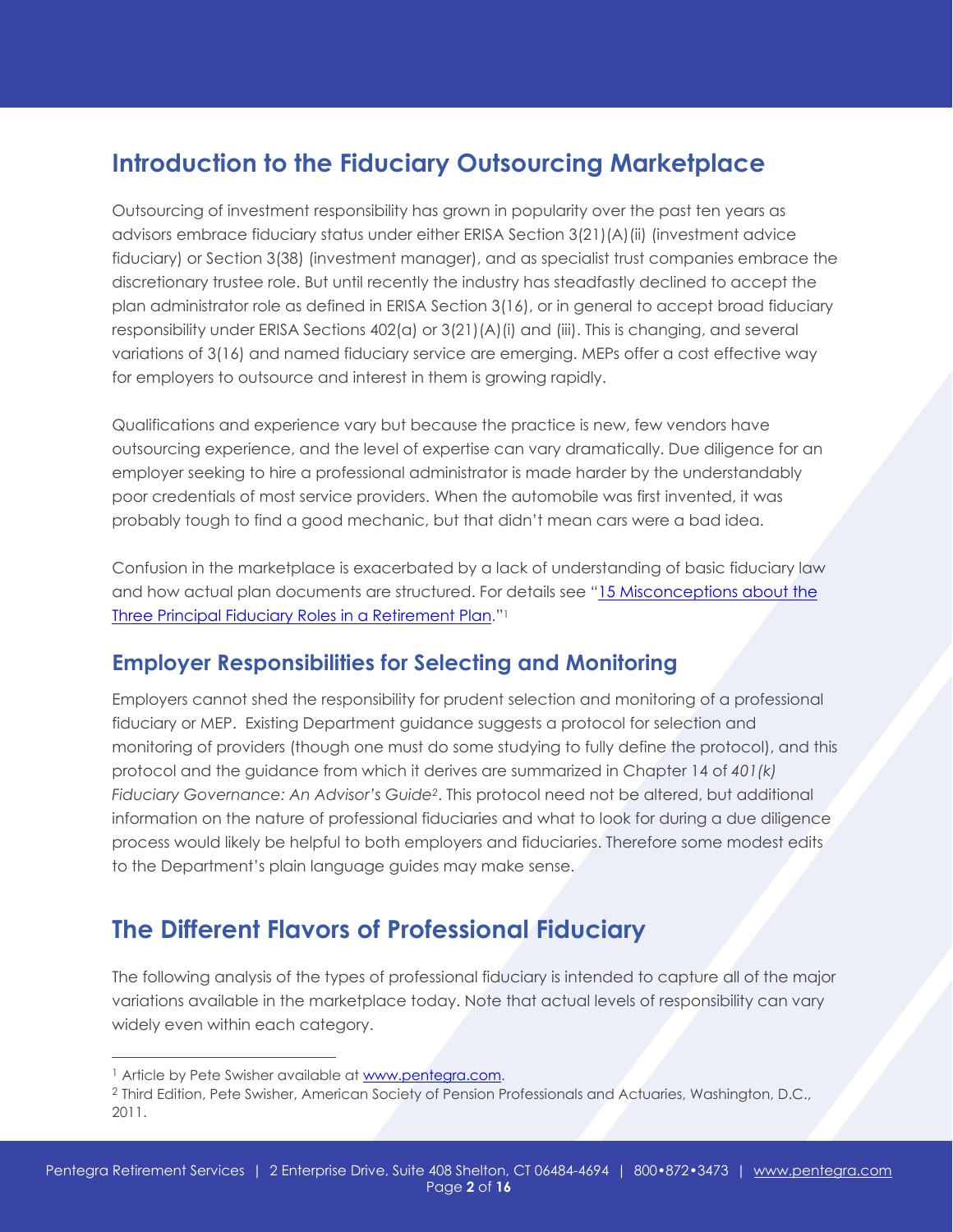### **Three Broad Categories of Outsourcing**

- 1. Principal named fiduciary—outsourcing to an independent fiduciary with broad responsibility for the plan
- 2. Investment fiduciary outsourcing—assistance with trustee investment functions
- 3. Administrative outsourcing—assistance with plan administrator functions.

The trustee is responsible for everything having to do with the assets and the administrator is responsible for everything else, roughly speaking. The term "principal named fiduciary" is problematic for several reasons but no better term comes to mind. The notion is that a person may be appointed to govern the plan in its entirety, and may either perform all fiduciary functions itself or make prudent choices as to outsourcing certain functions.

### **Principal Named Fiduciary Outsourcing**

First, a word about named fiduciaries and what I mean by "principal." There are many misperceptions even at the highest levels of the pension community about the precise nature and practical application of the named fiduciary roles. "15 Misconceptions about the Three Principal Fiduciary Roles in a Retirement Plan" discusses this problem in detail. One misperception is that every plan has a "principal" named fiduciary who has overall responsibility for the plan, and that this fiduciary appoints the trustee and administrator. This is simply not true: most documents have no separate "named fiduciary" named in the plan document: rather, there are two named fiduciaries in virtually every plan—the trustee and the administrator—and the administrator in most documents is identified as the "go to" fiduciary that interested parties should contact about the plan. This is very different from the notion of a single named fiduciary with overarching authority.

However, just because most plan documents are written this way does not mean they have to be. There is nothing wrong with appointing a "principal" named fiduciary with overall authority and placing this person over the trustee, administrator, and other service providers. This is exactly what some service providers are doing. For example, one firm describes itself as a "402(a) named fiduciary" with broad authority over all aspects of governing the plan, and the firm is appointed to this role by the plan sponsor. Interestingly, in this particular example, the firm in question is not named as a named fiduciary in the plan document, which may or may not be a problem depending on how the document and the contracts read, but it certainly seems as though being named in the document is the best approach.

To add color to the discussion of the practice of holding oneself out as a fiduciary with a broad scope of authority over ERISA plans, note that this business model was first broadly promoted at a symposium in Boise, Idaho, put on several years ago by Matthew Hutcheson, an independent fiduciary who made the news due to malfeasance with respect to plans of which he served as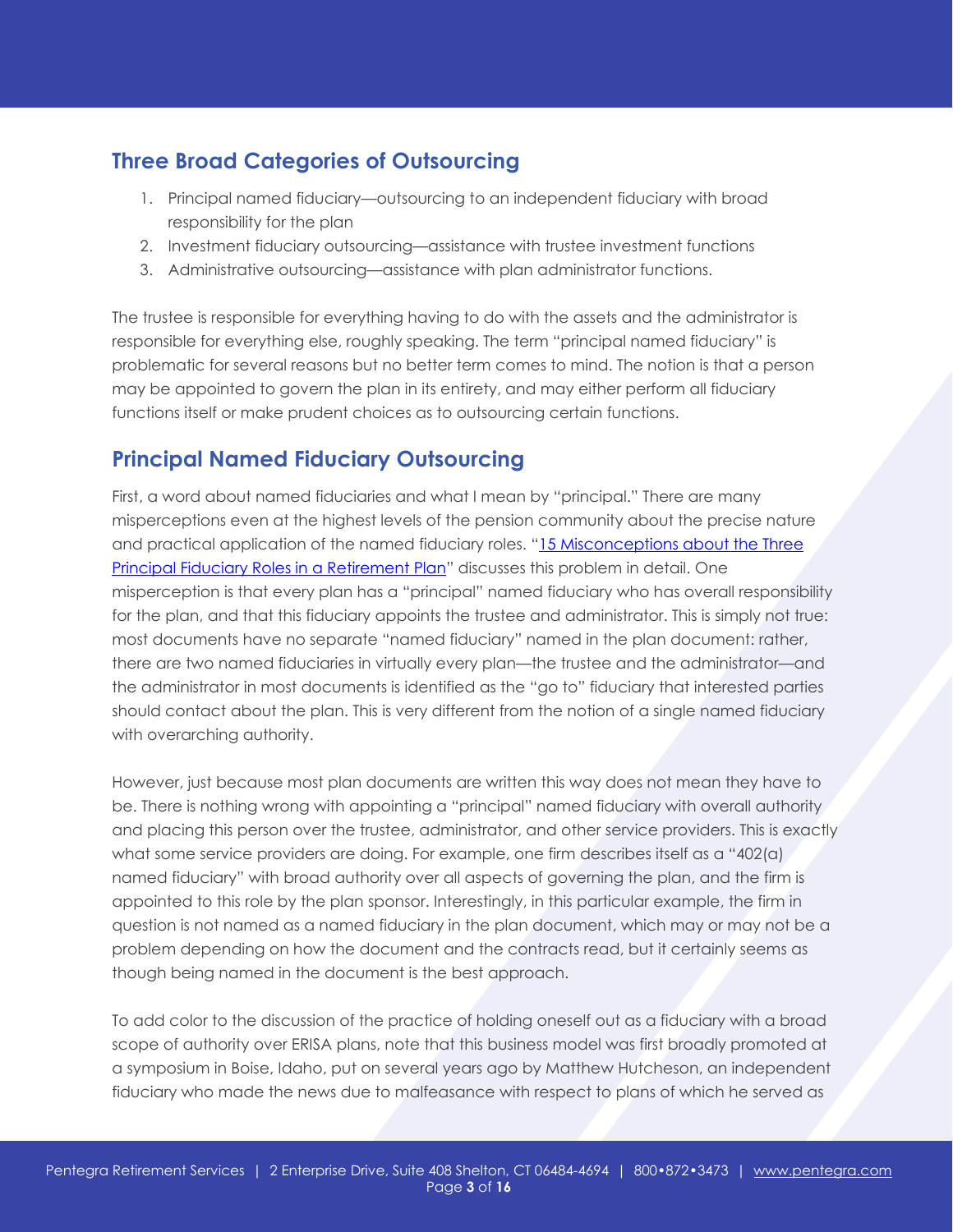fiduciary. The fact that one independent fiduciary did bad things does not invalidate the value and viability of the service model, but it does raise obvious questions about due diligence and protections for participants.

As a result of the Hutcheson symposium, a number of investment advisors changed their business model to accept a broader scope of responsibility, usually described as a "full scope 3(21)"3 service. Recently, additional service providers have arisen with a similar business model: some law firms, consulting firms, and TPAs now offer a service whereby they will accept broad responsibility for plan governance, to include prudent selection and monitoring of service providers and their compensation.

A few points are worth making about the "principal named fiduciary" business model:

- It has the advantage of allowing a sponsor to offload maximum responsibility (other than prudent selection and monitoring of the named fiduciary) to one person.
- It has the potential disadvantage of adding a layer of fees when the fiduciary is not a "working" fiduciary (see the discussion on administrative outsourcing below).
- There are no credentialing, reporting, or financial standards for such fiduciaries. This problem is not limited to named fiduciaries, as will be discussed below.
- Care should be taken to observe the formalities of proper ERISA appointment: named fiduciaries, with few exceptions, should be named in the plan document, and if not named in the document language the document must clearly permit the appointment according to a written procedure.
- The actual scope of authority of such a fiduciary is not set in stone, but instead depends on the details of the appointment, including both the plan document language and the fiduciary's contract.
- There is a temptation to believe that adding an additional layer atop service providers and fiduciaries is safer or more objective than having fewer layers, but as the Hutcheson example shows this is not the case. See the "who watches the watchmen" discussion below for more on this point.

### **Investment Fiduciary Outsourcing**

 $\overline{a}$ 

Chapter 12 of *401(k) Fiduciary Governance: An Advisor's Guide* contains a detailed description of the many forms an investment fiduciary outsourcing service can take, as summarized below.

#### **Investment Advisor under ERISA Section 3(21)(A)(ii)**

An advisor can advise on some or all aspects of plan investing, including:

<sup>3</sup> A term I dislike, as discussed in Chapter 12 of *401(k) Fiduciary Governance*.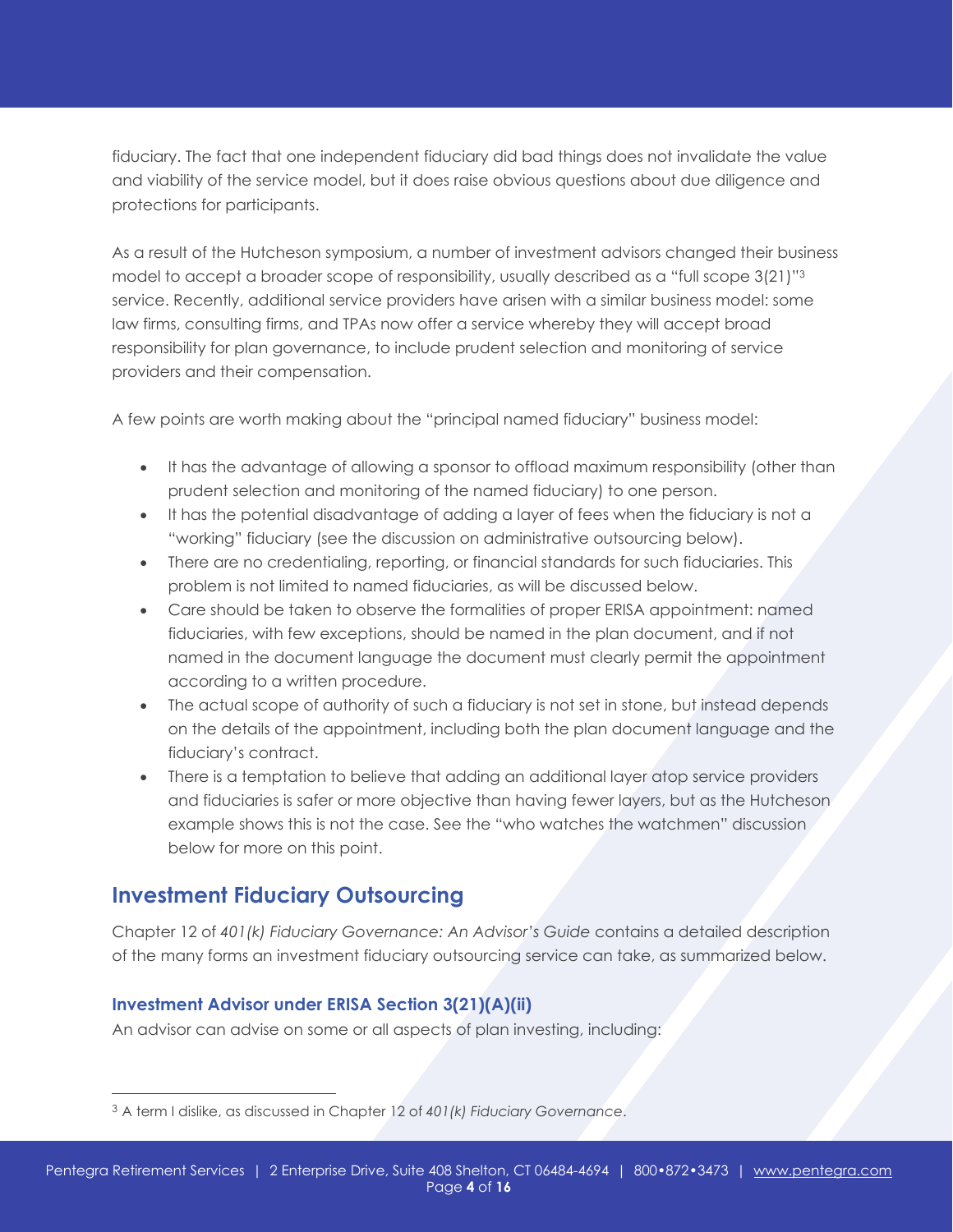- Advising on plan investments
- Advising on model portfolio allocations
- Advising participants.

#### **ERISA Section 3(38) Investment Manager**

There are many flavors of manager service, including:

- Pooled account managers
- CIF<sup>4</sup> and separate account managers
- Managers of individual participant accounts
- **QDIA<sup>5</sup>** managers
- Overall plan managers.

#### **Administrative Fiduciary Outsourcing**

Administrative outsourcing takes five current forms in the marketplace as described below.

#### **The "Supervisory" Administrator or Named Fiduciary**

The business model of the "supervisory" administrator is to select various vendors on behalf of the sponsor. The supervisory administrator does not do any administration but rather hires a TPA according to a prudent process. This model is similar to and may be coincident with the "principal named fiduciary" model described above.

#### **The "Working" Administrator**

 $\overline{a}$ 

There is no requirement under ERISA or DOL regulations to outsource. Employers are not required to hire TPAs, they simply choose to do so, and in point of fact some employers actually handle all administration in house. Professional administrators similarly have no requirement to outsource: they can choose to do the work themselves or hire a TPA. "Working" administrators do the work themselves, thereby eliminating a layer of service providers and therefore fees, and allowing greater integration of the oversight function with the actual administration function.

The key characteristic of the "working" administrator is that the appointment is made in the plan document—the service provider takes over the role of administrator from the employer.

As with any fiduciary role, the actual scope of service is defined by a variety of factors, including the plan document language, the precise wording of any contracts, and the fiduciary's actual performance of certain functions. It is possible for there to be wide variations in the scope of outsourced responsibility.

<sup>4</sup> Collective Investment Fund, a bank trust for retirement plan investing.

<sup>5</sup> Qualified Default Investment Alternative, a form of protection for fiduciaries with respect to monies invested on behalf of participants who do not exercise control over their investments.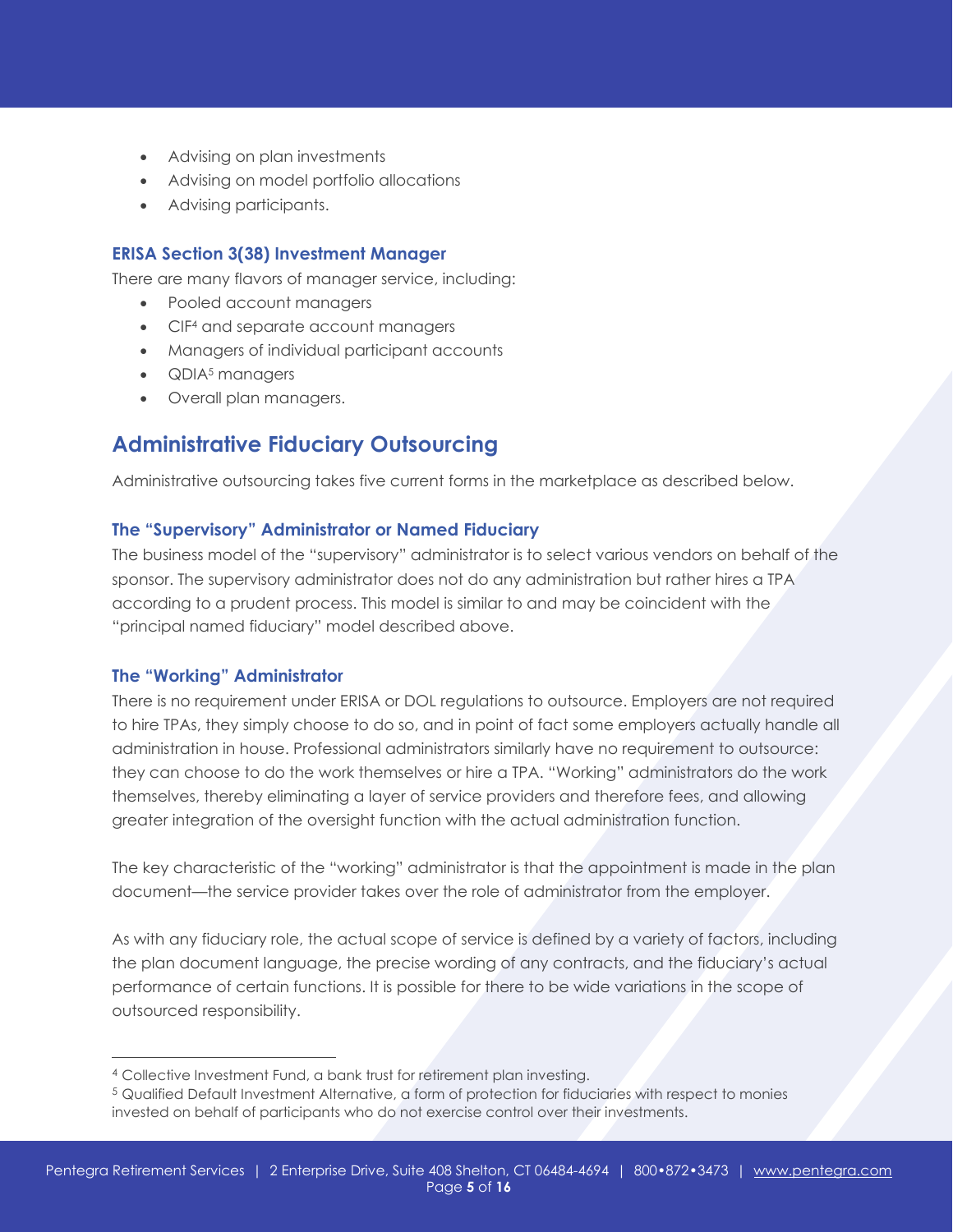The typical "working" administrator is a recordkeeper or third party administrator (TPA) that accepts the ERISA Section 3(16)(A) administrator appointment rather than providing nonfiduciary or "ministerial" services only, as TPAs have historically done.

#### **The Co-Administrator**

The administrator duties can be divided. For example, the sponsor can be the primary administrator but designate a TPA as co-administrator with responsibility for approval and compliance with respect to loans and distributions or other functions.

#### **The Administrative Fiduciary Appointee**

There is no good term to describe this but "appointee" works. The idea is that a service provider might not offer to be named in the plan document as administrator or co-administrator, but is willing to accept discretionary control of specified administrative functions under ERISA Section 3(21)(A)(iii). Conceptually this is identical to the co-administrator model above, with the primary difference being the form of the appointment: the co-administrator is a named fiduciary; the appointee is not.

#### **New, Non-Fiduciary Services in Support of Administrators**

A large number of providers are adding new support services to supplement existing nonfiduciary administrative and recordkeeping services. Examples include mailing of notices, mailing of new hire enrollment kits, payroll processing, and other tasks that employers can outsource without the vendor necessarily becoming a fiduciary.

A point worth noting is that, in some cases, vendors are describing these ministerial services using terms that include "3(16)." For example, a firm might offer "3(16) services" but not serve as a fiduciary, which might be a practice prone to misinterpretation by employers.

#### **The MEP Fiduciary**

MEP fiduciaries take the form of one of the other fiduciary services, but they are worth mentioning separately since the character of outsourcing via a MEP is different than doing so in a single employer plan. The MEP approach is simpler in several ways:

- The adopting employer is responsible for prudent selection and monitoring of the MEP as a vehicle for its employees' savings, but is otherwise generally not involved with vendor selection and oversight—a function performed by the lead employer or board.
- The adopting employer's name does not appear on the plan document in any fiduciary capacity.
- The number of direct interactions with vendors tends to be more limited in a MEP than in single employer plans.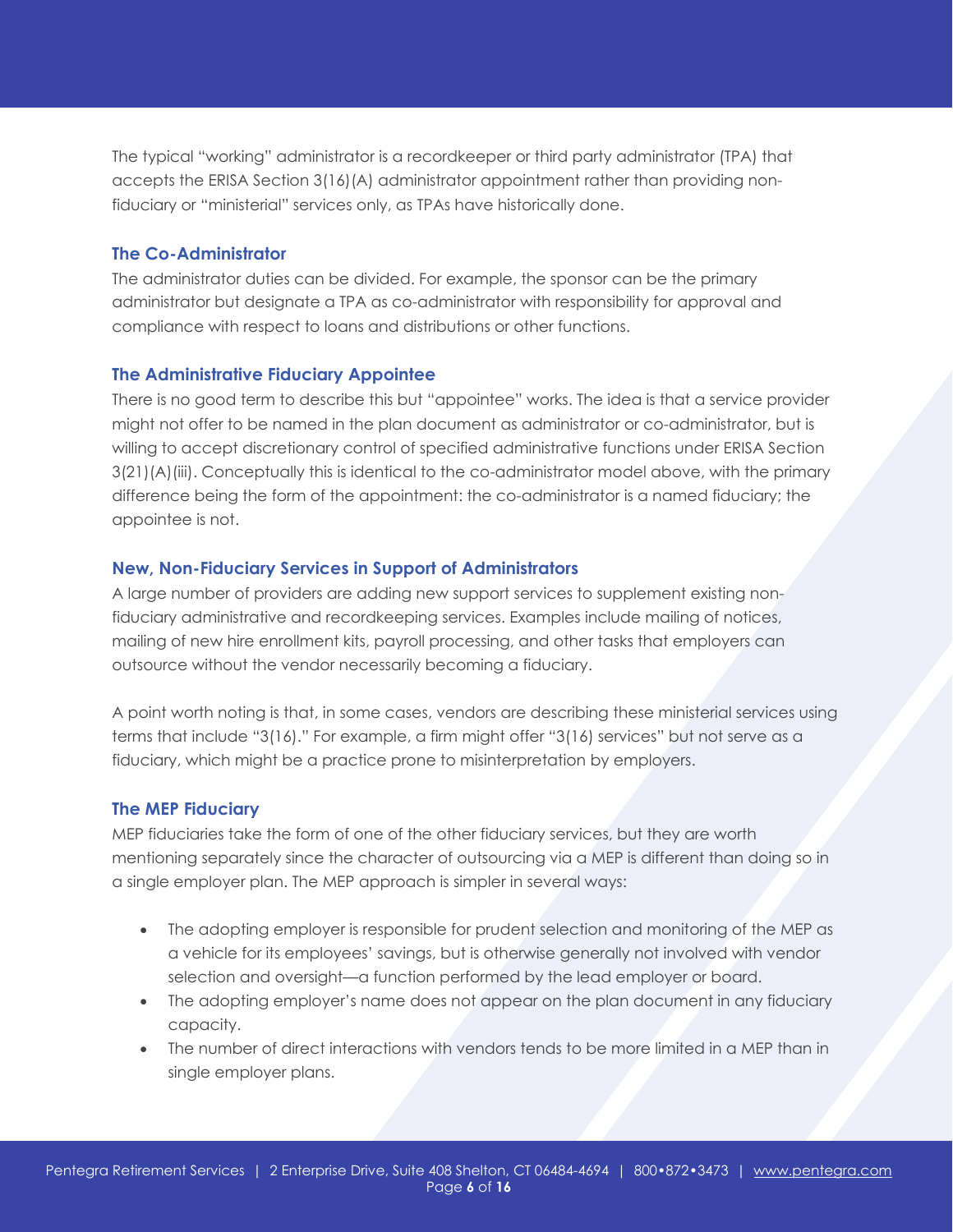# **Co-Fiduciary Liability**

Co-fiduciary liability for the acts and omissions of outsourced fiduciaries depends on a variety of factors, but is generally not hard to avoid so long as the hiring employer does not knowingly participate in or conceal the commission of breaches by co-fiduciaries or fail to take action if it knows of a breach. This is not a difficult standard: ordinary common sense would appear to suffice in most cases to protect an employer so long as the employer does a prudent job selecting and monitoring co-fiduciaries.

# **Negotiating Favorable Terms for Outsourced Fiduciary Services**

The Department's existing guidance contains clues that point to a hiring protocol that is applicable to professional fiduciaries without alteration. But, as mentioned above, additional information published by the Department on the nature of professional fiduciaries and suggestions for the due diligence process might be helpful. Details of what to look for in contract negotiations are included in Chapter 14 of *401(k) Fiduciary Governance*, including the points of interest to the Council such as termination rights and liability caps.

Note that the emerging competitive practice among professional fiduciaries is to charge no surrender penalties or termination fees other than *de minimis* processing charges, and professional fiduciaries as a group are quite scrupulous about offering clear fee disclosures, as should be expected.

# **Conflicts of Interest**

Fiduciary outsourcing providers sometimes seem prone to accusing one another of having business models that are prohibited. Similarly, respected commentators have made statements that, on their face, appear incorrect (e.g., that a 3(16) administrator must be the approval authority for the hiring of all plan providers—not true unless the plan document is structured that way). Ordinarily credible sources, when mistaken, cause confusion in the marketplace, but unfortunately this is where the fiduciary outsourcing market is today. It takes years of doing a thing repeatedly to become an expert, and genuine fiduciary outsourcing is still new to most of the industry, so our expertise is still evolving. Time will cure this.

The discussion around conflicts of interest seems to cover two main points: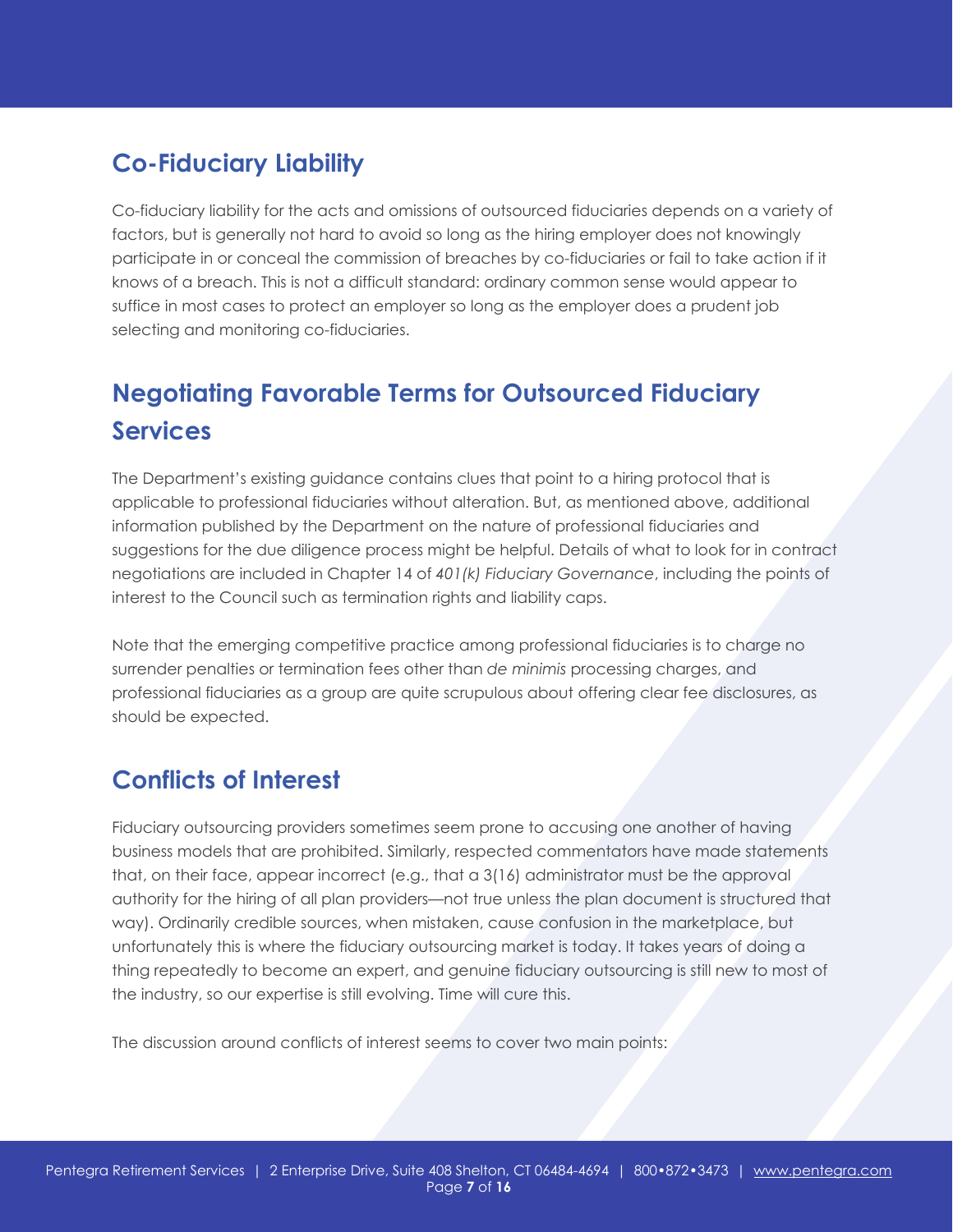### **A named fiduciary cannot "appoint itself"**

Obviously this is true as stated: no fiduciary can appoint itself or determine its own compensation. But the gist of what some commentators mean by this statement is that any business model other than the "supervisory" form of 3(16) administrator or named fiduciary is conflicted. For example, they claim that:

- A professional 3(16) administrator cannot perform actual administration. The notion here is that the role of "third party administrator" (TPA) is necessarily distinct from the 3(16) fiduciary administrator role, and that for the fiduciary to do the actual work is somehow prohibited. Therefore a professional 3(16) firm cannot do the work of a TPA but must instead hire a TPA. This is nonsensical and adds a separate layer and therefore a separate fee while impairing efficiency, and it is an incorrect reading of law and regulation, but the view is clearly being promoted in the marketplace.
- A discretionary trustee cannot choose itself to be the investment manager. The notion here is that the trustee is choosing itself to be the ERISA Section 3(38) investment manager if it does not hire an outside manager: again, a nonsensical notion and a poor reading of basic fiduciary law, but this view has been presented publicly.
- An advisor or trustee cannot advise on or manage both participants' accounts and the overall plan assets. This is an old misperception but still relatively common.

A clearer view of both the law and the regulations—specifically ERISA Section 408(b)(2) and DOL Reg. Sec. 408b-2(e)—is that an "independent fiduciary" must appoint an outsourced fiduciary and determine its compensation, whether direct or indirect. So long as the sponsor properly appoints a named fiduciary, it is clear under the statute that multiple roles are fine. ERISA Section 402(c)(1): "…any person or group of persons may serve in more than one fiduciary capacity with respect to the plan (including service both as trustee and administrator)." A person appointed by an independent fiduciary to fill multiple roles is not appointing itself.

# **A "supervising" fiduciary cannot supervise parties who refer new clients**

DOL Reg. Sec. 408b-2(f)(5) contains an example of a situation that results in a prohibited transaction in the Department's view, and the scenario is very similar to one that does occur periodically in the marketplace today. For example, if ABC is a professional fiduciary firm that holds itself out as being a named fiduciary under ERISA Sections 402(a) or 3(16), or a discretionary fiduciary with powers under Section 3(21)(A)i) or (iii), with broad discretion over plan management including appointment and monitoring of service providers, it is arguably a conflict of interest if ABC accepts referrals of new clients from an advisor when ABC will become responsible for selection and monitoring of the advisor. The fiduciary, in this circumstance, may have an interest in the transaction (the fact that it owes the advisor for the client relationship)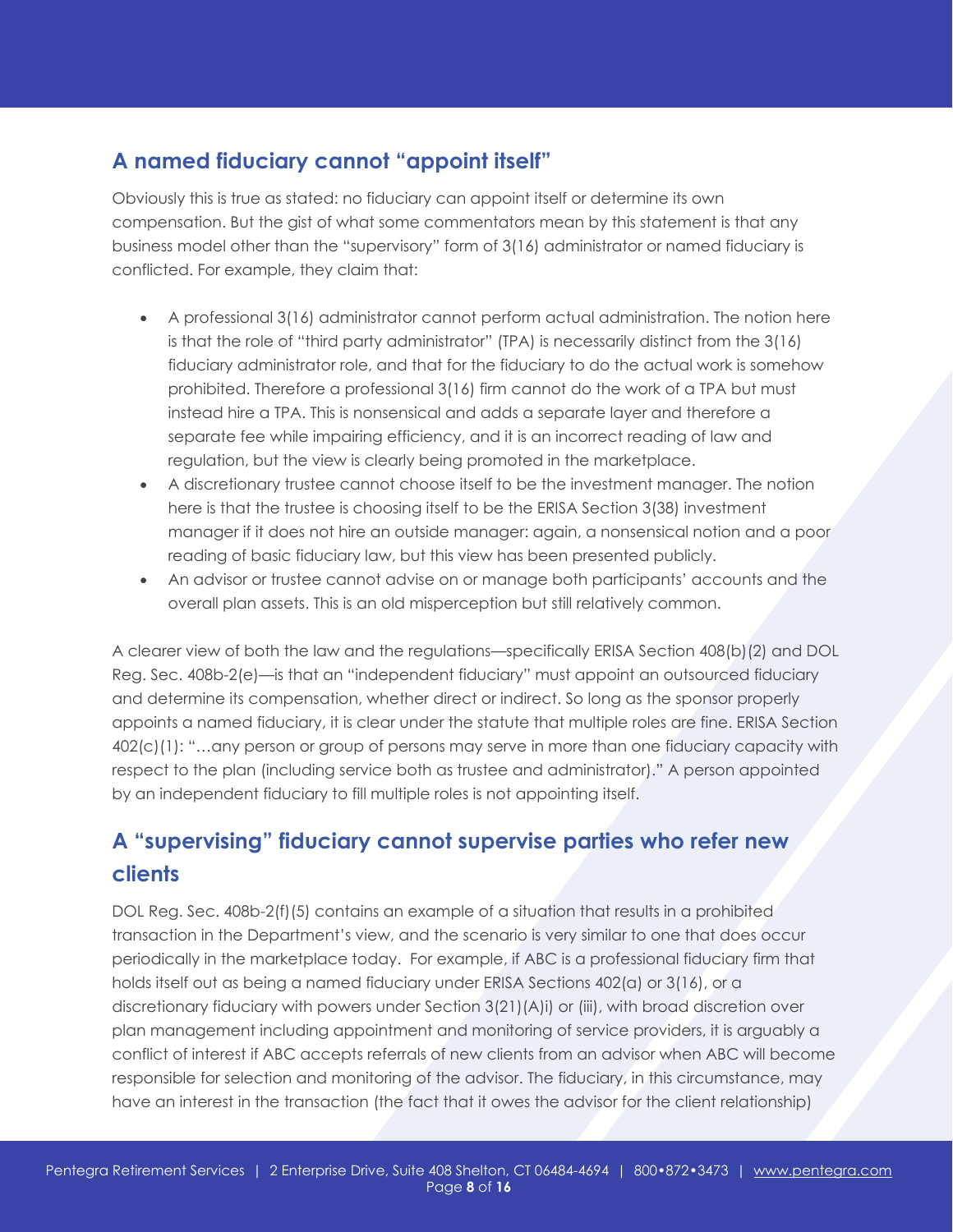that impairs its best judgment as a fiduciary. On the other hand, the fiduciary may not have an interest that impairs its judgment—this is a factual determination (i.e., it depends on the situation). The point is that the arrangement does appear to resemble one that the Department uses as an example of prohibited behavior.

The problem with the supervisory model is in how to grow it. From a business perspective, the way plans change vendors and arrangements is through the assistance of advisors, and advisors are therefore the primary way that a supervisory fiduciary must grow its business. Yet the act of soliciting and accepting referrals from advisors may lead to a circumstance in which it is inappropriate to select or monitor the advisors. This problem is easily solved by leaving the appointment and monitoring of the advisor or referring party to the sponsor, but some services are not, in fact, structured this way.

# **Governance Structures and Conflicts of Interest in Multiple Employer Plans**

MEPs are new to most service providers and fiduciaries, and because of their unique structure it is important to clarify basic roles and responsibilities. The various possible governance structures for MEPs are discussed below, including an analysis of potential prohibited transaction issues.

### *Quis Custodiet Ipsos Custodes***? (Who Watches the Watchmen?)6**

This line from Juvenal is often associated with Plato's discussion in *The Republic* of the structure of a just society, and it highlights an issue that can never be avoided: there must always be someone who is not being watched. If ABC appoints an advisor, ABC must watch the advisor, but who will watch ABC? If the sponsor appoints ABC, the sponsor must watch ABC, but who will watch the sponsor? No matter how many layers we add, there will always be a top layer that is essentially unsupervised and, in the retirement plan setting, self-appointed (since the sponsor chooses itself to be the sponsor).

The way ERISA is crafted, the plan sponsor is the top layer and makes its appointments through plan document language, and this is a reasonable arrangement. The problem in a multiple employer plan is that the individual employer is not the sponsor. Which begs the question: who is the sponsor? Who controls the ultimate power of appointment over the named fiduciaries via the plan document language? This is a key issue.

### **Possible MEP Governance Structures**

1. Lead Employer Sponsorship.

 $\overline{a}$ 

<sup>6</sup> A better translation of this Latin rendition is "who guards the guards themselves?"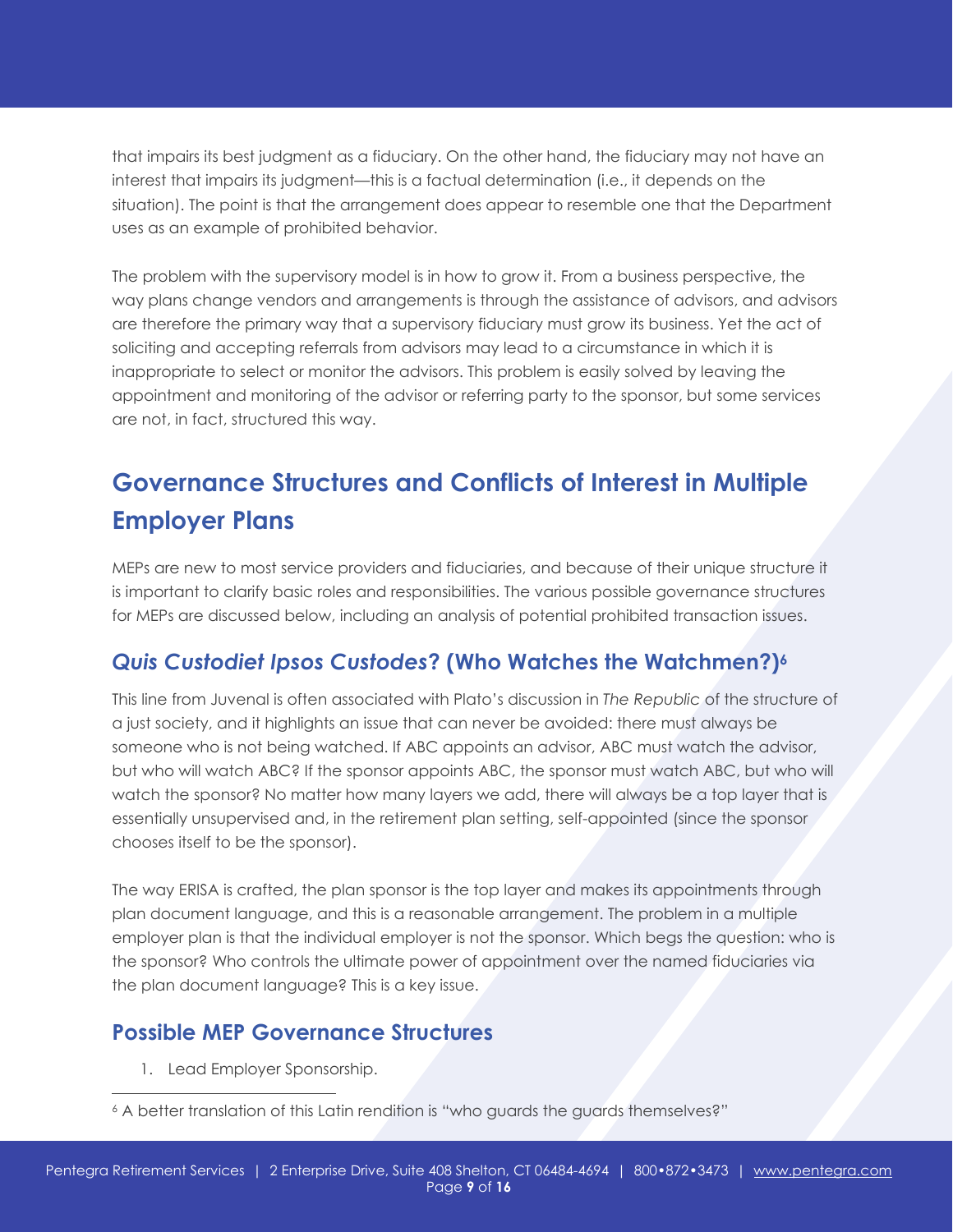- 2. Board Sponsorship.
- 3. Co-Sponsorship.
- 4. Group or Association Sponsorship.
- 5. Sponsorship by a Third Party.

#### **Sponsorship by a "Lead" Employer**

Suppose twenty employers want to form a MEP. One of them can take the lead and sponsor the plan and appoint its fiduciaries. The upside is that this is simple and clean. The downsides are several:

- **Continuity**. What happens if the lead sponsor ceases to exist, whether through merger, acquisition, restructuring, or going out of business?
- **Compensation**. The lead employer cannot get paid unless an independent fiduciary can be identified to approve the services and compensation. The lead employer will be providing a valuable service, at some risk, but not benefiting from its own efforts.
- **Control**. One of the Department's requirements for considering a MEP to be a single plan for ERISA purposes under Advisory Opinion 2012-04A is that the adopting employers must control the plan. It may be problematic to meet this requirement under the lead employer structure in some cases.

#### **Board Sponsorship**

If a board of directors consisting solely of members appointed according to an objective process by adopting employers controls the plan, the Department's control requirement should easily be met. Furthermore a Board, under a plain reading of ERISA, meets the definition of a plan sponsor and employer, though the Department might disagree under its "bona fide" requirement depending on the facts and circumstances. The board in this instance can actually sponsor the plan, though it could also exist solely to appoint and monitor fiduciaries on behalf of the sponsor.

A board structure is arguably a best practice for MEP governance.

#### **Co-Sponsorship**

The plan document can be drafted in such a way that each adopting employer is a co-sponsor of the plan. This approach can be combined with a board structure to ensure control by adopting employers. Or, instead of a board, the premise of the plan's governance structure can be that each adopting employer explicitly agrees to the appointment, services, and compensation of each fiduciary and service provider not appointed by others. It is not clear whether this approach would satisfy the Department's requirement under Reg. Sec. 408b-2(e) that an independent fiduciary approve fiduciary and vendor service and compensation. Is an adopting employer an independent fiduciary for this purpose absent a mechanism for removal of appointed fiduciaries and service providers by adopters? There is no guidance and therefore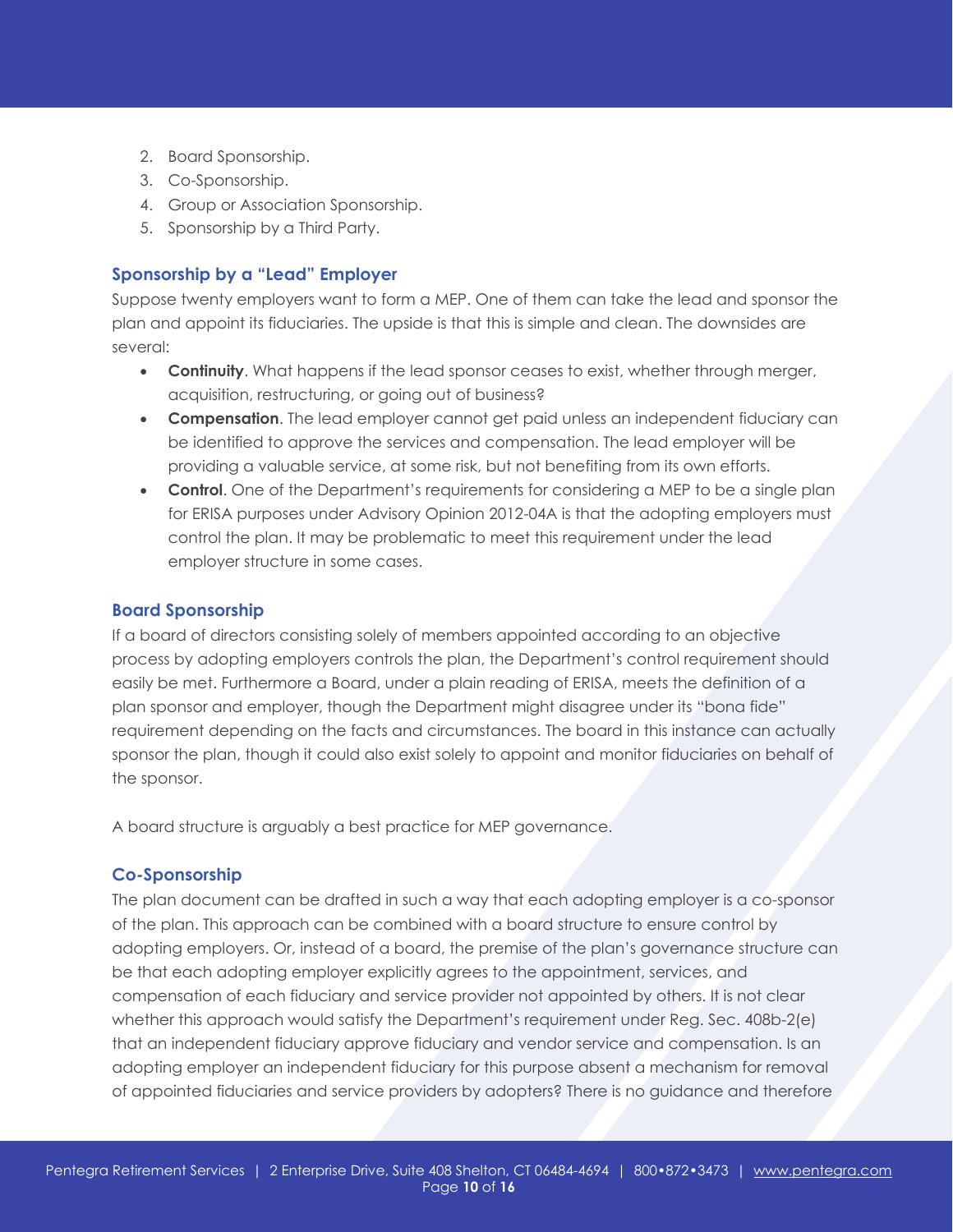no clarity on this point, and it is an important one for purposes of the prohibited transaction discussion: if the Department is not satisfied by this arrangement, it means that the service providers may be committing prohibited transactions by virtue of appointing themselves.

It may be that the Department has made just such a ruling in the case of the National Rural Electric Cooperative Association (NRECA), which entered a settlement agreement with the Department in 2012 in which it agreed to pay over \$30 million in penalties and restoration to MEPs that it serves. The details of the settlement are not public so we are left to imagine the circumstances, but the Department's press release on the issue, available at dol.gov, specifically states that it viewed the NRECA as having appointed itself.

#### **Group or Association Sponsorship**

The language of ERISA Section 3(5), the definition of "employer," says that a "group or association" of employers is an employer for ERISA purposes. In the MEP context we can simplify the use of these terms as follows: a governing body representing a group of employers can sponsor the plan per ERISA Section 3(16)(B), the definition of "plan sponsor," so "group" can be used to mean the plan is board sponsored. "Association" can be used to signify that a separate entity such as a not-for-profit association is the sponsor, though the Department has ruled that association sponsorship does not automatically confer "employer" and "sponsor" status.

An association sponsoring a plan has a problem similar to a lead employer's: how can it get paid for the work? Absent a clearly identifiable, and clearly independent, independent fiduciary, the association cannot get paid. A board structure when coupled with association sponsorship should allow the association to get paid, but this is not completely clear: after all, the association controls the ultimate appointment authority through plan document language and could theoretically remove the board. This is probably splitting hairs as a practical matter and recalls the "who watches the watchmen" conversation, but it is worth noting.

#### **Third Party Sponsorship**

Some MEPs in the past decade or so were created by advisors or professional fiduciaries who formed alliances with organizations that would sponsor the MEPs for a fee: a sort of "professional sponsor." This is a head-scratcher. The ordinary chain of appointment in an ERISA plan is that a sponsor makes a business decision to sponsor a plan then appoints one or more named fiduciaries via plan document language to run the plan. So how can a professional fiduciary appoint a sponsor? Obviously it cannot, and the document language in these programs did not suggest anything other than that the sponsor was in control, but was there a form over substance issue here given that the fiduciary, not the sponsor, was effectively calling the shots in these business arrangements? The "professional sponsor" approach may therefore be suspect, and certainly on its face it appears to upend the standard ERISA chain of appointment.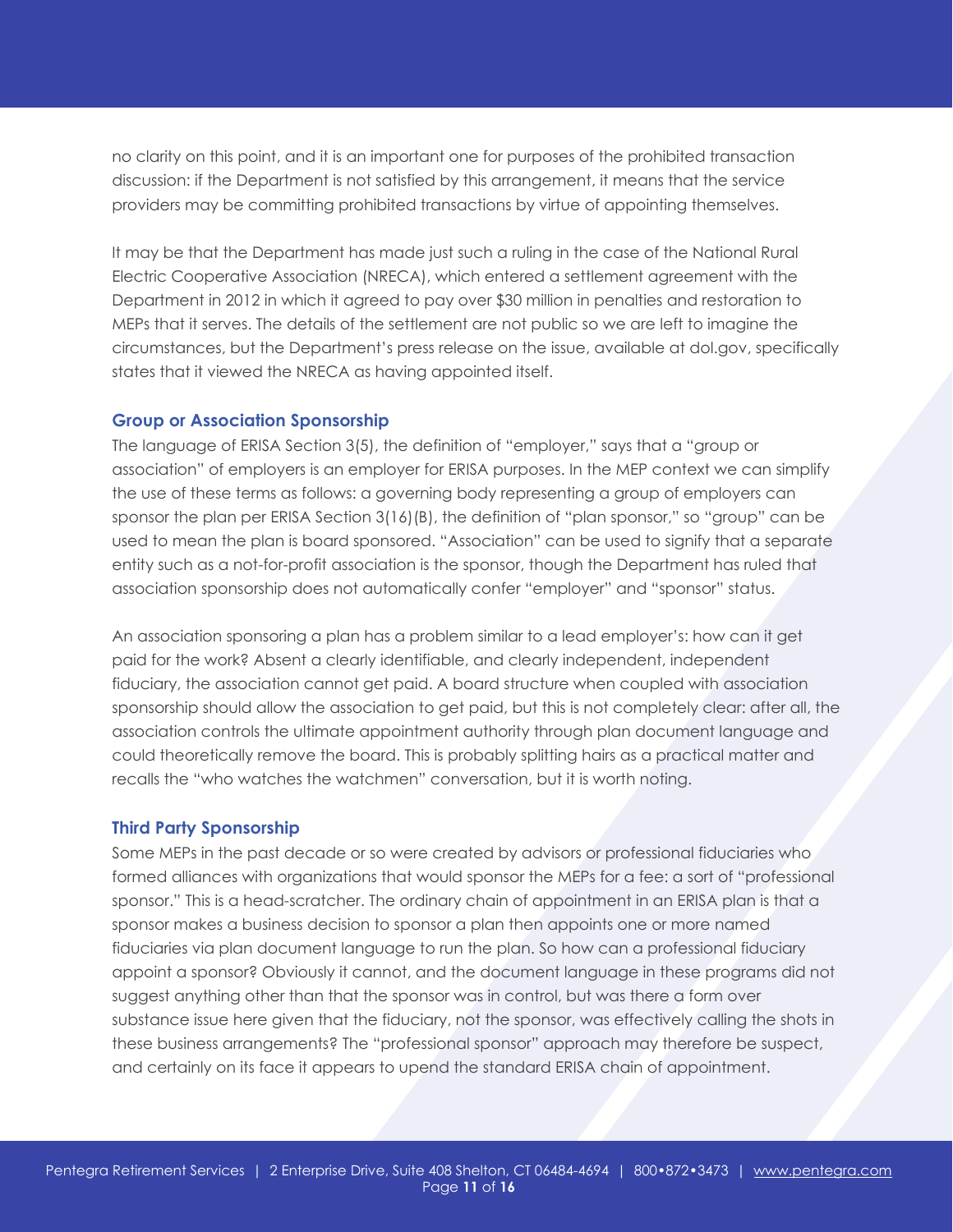Another approach to third party sponsorship is that a service provider, such as a recordkeeper or advisor, can be the sponsor. The problem with this arrangement is the "independent fiduciary" requirement of DOL Reg. Sec. 408b-2(e): is the service provider/sponsor appointing itself? Arguably not when there is a clearly identifiable independent fiduciary, such as a board. Again, however, it is worth pointing out that there is some uncertainty in this structure.

### **The Department's "Bona Fide" Requirement**

In Advisory Opinion 2012-04A and in a number of Opinions previously the Department said only a "bona fide" group or association of employers meets the ERISA definitions of "employer" and therefore "plan sponsor." The term "bona fide" is, however, not used in the statute and the actual language of Sections 3(5) and 3(16)(B) is fairly straightforward:

The term "employer" means any person acting directly as an employer, or indirectly in the interest of an employer, in relation to an employee benefit plan; and includes a group or association of employers acting for an employer in such capacity.

The term "plan sponsor" means…in the case of a plan established or maintained by two or more employers or jointly by one or more employers and one or more employee organizations, the association, committee, joint board of trustees, or other similar group of representatives of the parties who establish or maintain the plan.

It is worth remembering that MEPs predate ERISA by many decades. Pentegra's own Multiple Employer Defined Benefit Plan for Financial Institutions was founded by the Federal Home Loan Banks in 1943 and continues to serve hundreds of banks and credit unions. The "group or association" language of ERISA recognizes the reality that pertained in 1974—that MEPs had been around for a long time and the law needed to make allowances for them. A plain reading of the text, therefore, is that any group or association of employers may join together to sponsor a retirement plan, and that third parties may represent employers in sponsoring a plan. The point is not that DOL did wrong in ruling otherwise, but rather that public policy may be served by altering the position and finding alternate methods to protect participants from the sort of abuses that 2012-04A and decades of the Department's predecessor guidance were crafted to prevent.

Another point worth noting is that, if the Department were to consider altering its position with respect to the "bona fide" requirement<sup>7</sup>, it might also wish to examine the rules surrounding the audit requirement in the Annual Report rules. An audit can be a burden and an obstacle to

 $\overline{a}$ 

<sup>7</sup> Pentegra participated in previous industry discussions with the Department on this point and we recognize that, at present, it appears quite unlikely the Department will reconsider.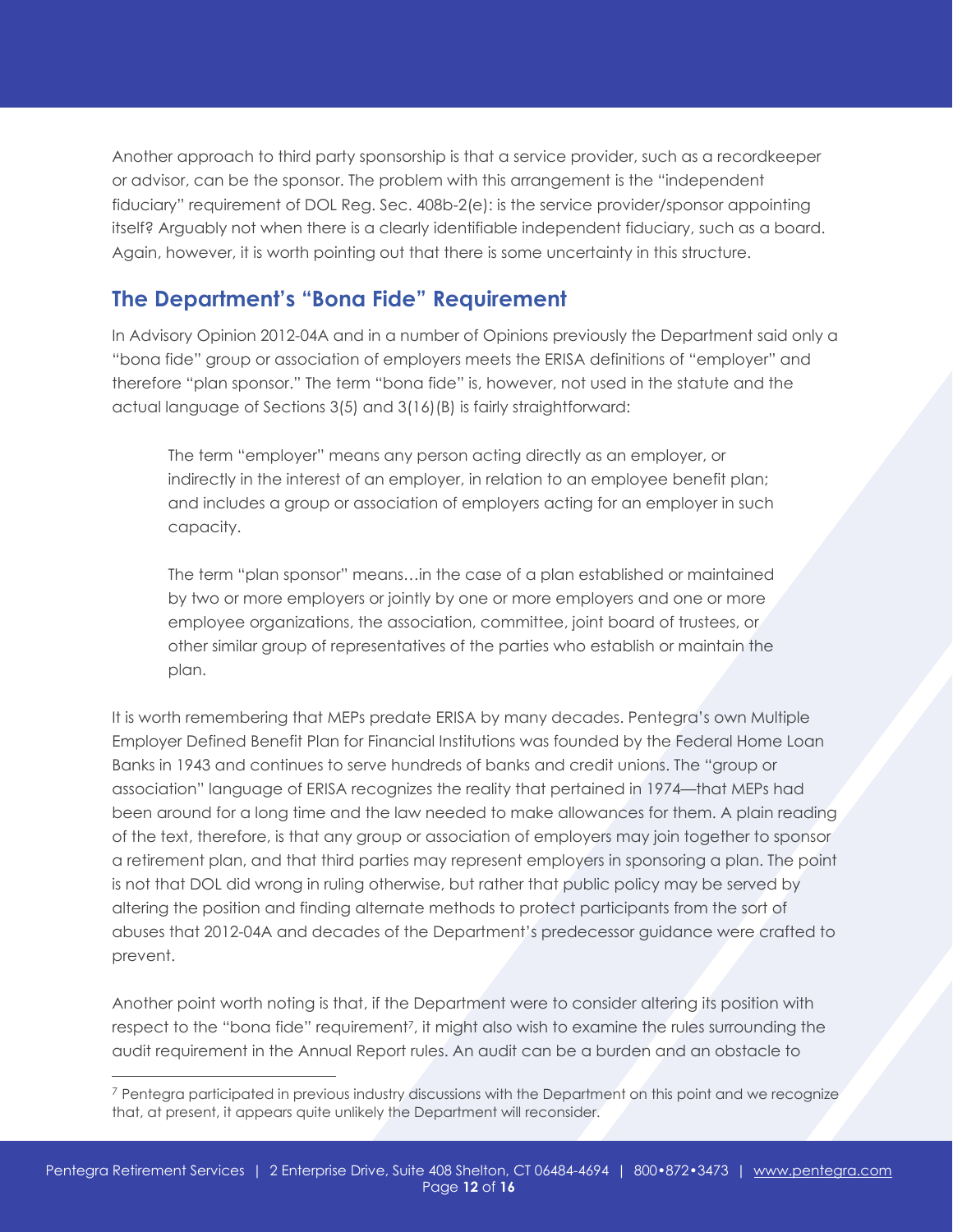formation of new MEPs, especially in light of the fact that most adopting employers will have fewer than 100 eligible employees and would not otherwise need an audit. Regulatory guidance that helps keep costs down for startup MEPs by interpreting the audit requirement differently for MEPs than for single employer plans would be helpful.

Several current Bills in Congress address each of these points, but the Department may wish to consider revisiting this issue from a regulatory standpoint given the public and Congressional interest in MEPs.

# **Risks of Fiduciary Outsourcing**

Outsourcing fiduciary responsibility is a powerful tool for an employer who wishes to shed responsibility, liability, and the labor that goes with fiduciary status. But there are risks, and these risks are perhaps the most appropriate area in which the Department might focus its efforts.

### **Access to Plan Assets**

Appointing a professional fiduciary will often mean granting control over participants' money to a third party. As the Hutcheson case demonstrates, this can lead to problems. In the world of regulated financial institutions, banks, trust companies, and credit unions are required to follow careful protocols involving dual controls, segregation of duties, and minimum capital and insurance standards, and to submit to regular audits the purpose of which is to "follow the money." As a result, money rarely goes missing in the banking system: it is quite safe. But the simple fact is that most professional fiduciaries are virtually unregulated other than with respect to their obligation to follow IRS and DOL rules. And some percentage of the time when people are granted unfettered access to other people's money, bad things will happen.

One possible cure for this problem is to stipulate that only regulated financial institutions may serve as professional fiduciaries, but this would eliminate from consideration the majority of contenders today: advisory firms, law firms, consulting firms, TPAs—all would be eliminated as possible service providers. This course is therefore not recommended since it would concentrate such services in the hands of a relatively small number of firms. Pentegra Trust Company and a handful of companies like us would benefit mightily from such a rule, but it's not the right rule.

Another possible cure is for the Department to work with the Securities and Exchange Commission and/or banking regulators to develop rules for ERISA fiduciaries similar in intent to the SEC's custody rules, or bank rules on dual controls and segregation of duties. In brief, when a firm accepts control of assets via fiduciary privilege, it could become subject to rules intended to protect plan assets. One branch of this approach could be to have custody via ERISA fiduciary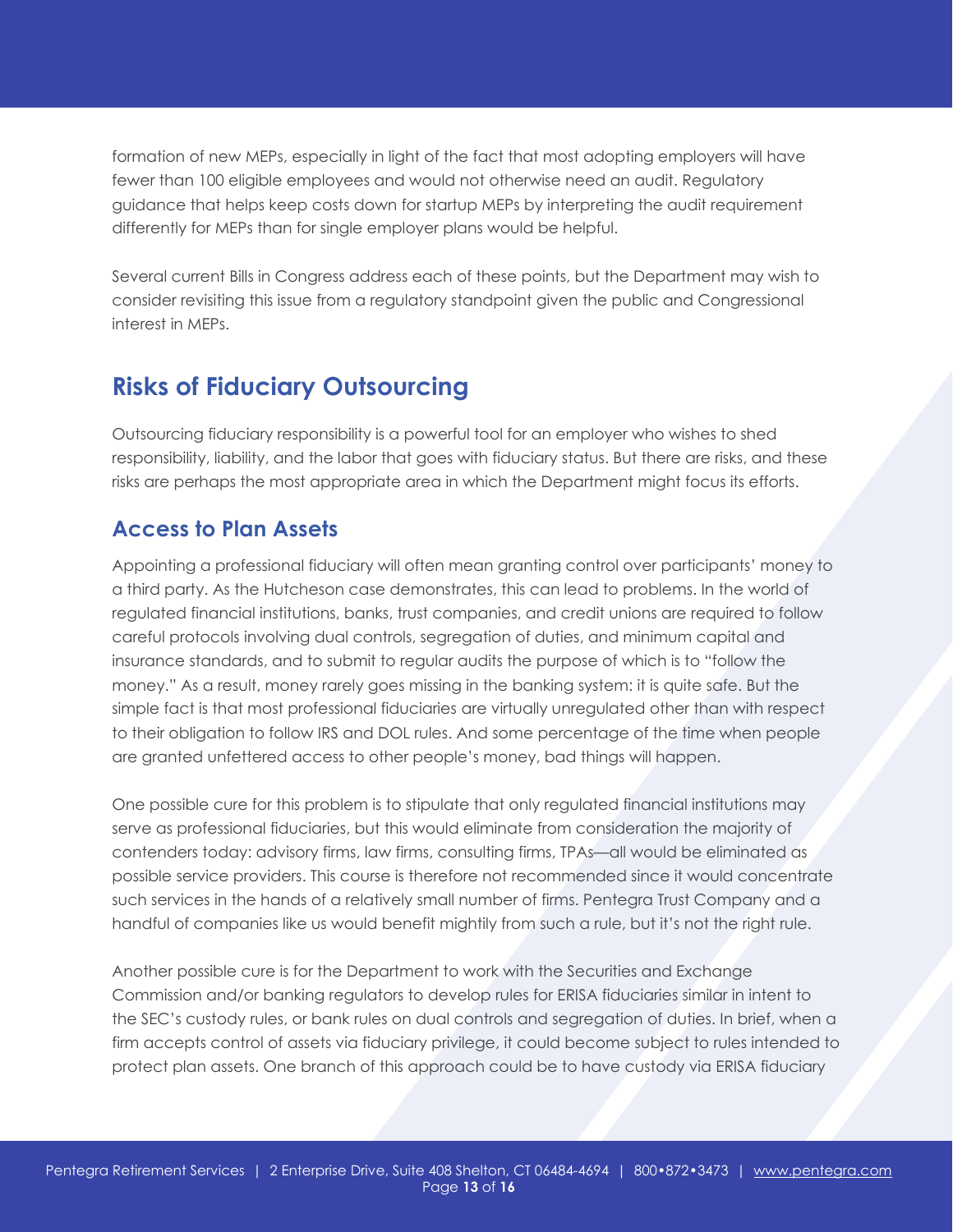status serve as a triggering event for a requirement to register as an investment adviser (unless the fiduciary is a regulated financial institution).

Access to client funds is a serious business. Plan sponsors since before ERISA have had such access, and are not regulated as "custodians." Some percentage of the time, these amateur fiduciaries do bad things and every year some go to jail. Similarly, professional fiduciaries are not currently subject to the sort of stringent rules that financial institutions take for granted, but perhaps it would be appropriate if they were.

### **Solvency and Claims-Paying Ability**

In some cases, professional fiduciaries are very small businesses or self-employed individuals who may or may not have the wherewithal to pay a claim if one arose. In one example I ran across a "full scope 3(21)" fiduciary whose Form ADV (investment adviser disclosure document) disclosed that the fiduciary had recently entered into negotiations with creditors—not a good sign for someone whose fiduciary status makes it relatively easy to transfer large sums of money.

Even if such firms have errors and omissions liability coverage, which surely all do, the deductibles on these policies can be quite large, the limits small, and total out of pocket expenses may exceed a fiduciary's ability to pay. Also a firm that is the subject of a class action lawsuit would be unlikely to be covered sufficiently by a typical E&O policy since the class action would be considered a single claim.

One approach the Department could take is to include in any revisions to plain language guides a suggestion to require copies of insurance policy declaration pages and financial statements, or, in the case of individual fiduciaries or the principals of very small firms, personal financial statements as evidence of solvency and claims-paying ability. The guides might suggest questions that might be asked in order to discover bankruptcies, creditor negotiations, or other sources of concern.

### **Bonding**

Several years ago I met a professional fiduciary holding himself out as a "full scope 3(21)" and asked him how he handled bonding. He showed me the declarations page from a fiduciary liability insurance policy, and when I pointed out that the policy was not an ERISA bond he did not know what I meant. This incident illustrates more than one point, including the fact that just because a professional fiduciary has hung out his shingle does not mean he knows what he's doing. But in particular the issue is that control of trust assets triggers a bonding requirement, and the professional fiduciary must be conscientious about meeting the requirement.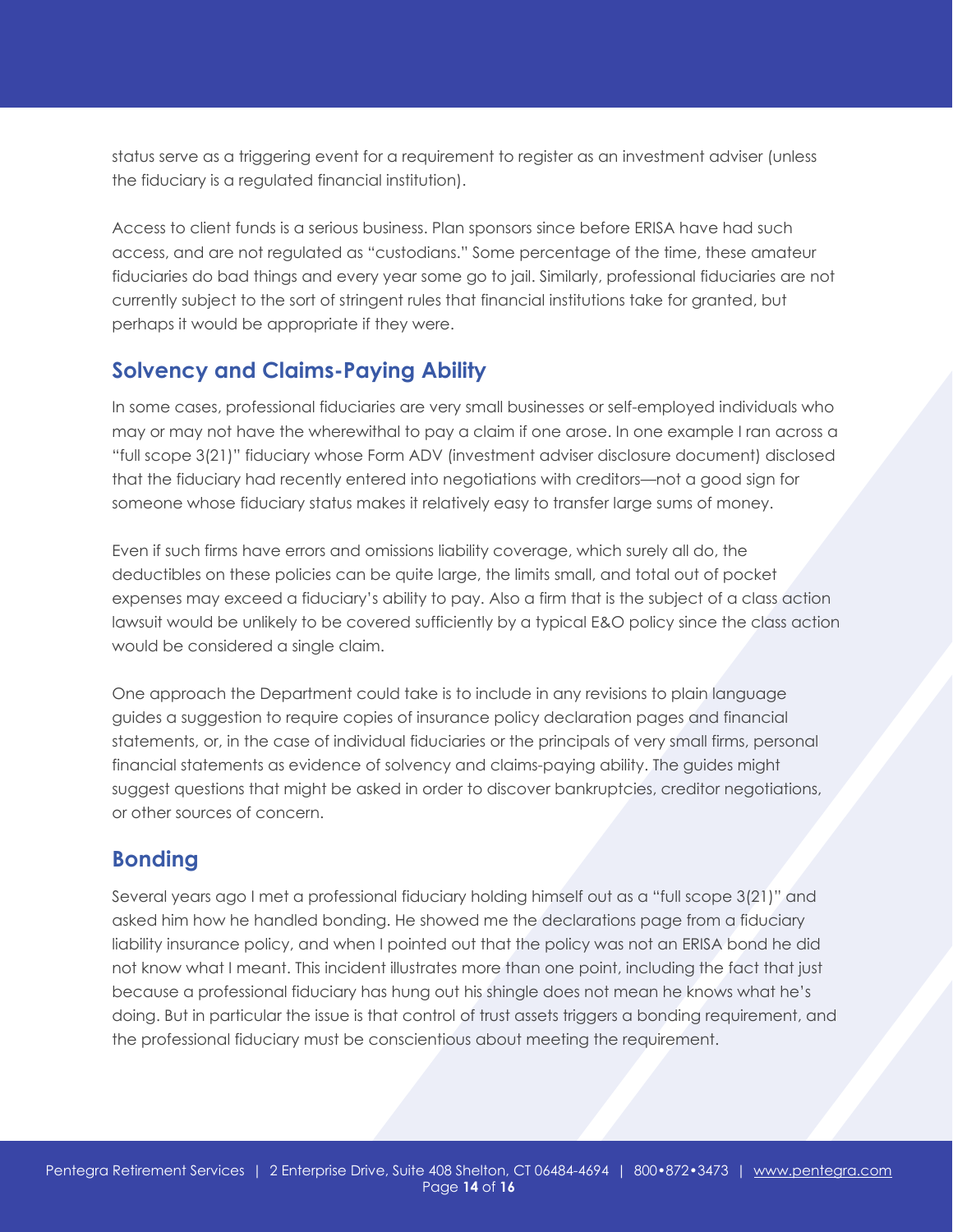The Form 5500 will not capture a failure by a professional fiduciary to obtain a bond: the way the annual report is written, the sponsor can be covered by a bond and no "red flag" would be raised even if other parties who should be bonded are not.

It is also worth noting that, in general, an ERISA Section 3(38) investment manager must be bonded, but awareness of the bonding rules is not high among investment advisors and a given advisor may or may not obtain a bond. Again, the Form 5500 will not capture such a failure. The Department might wish to consider amending the Form 5500 and its instructions to capture information about bonding of all parties who are required to be bonded.

### **Qualifications — The "Shingle" Effect**

Anyone not proscribed under ERISA Section 411 (e.g., felons) can "hang out a shingle" as a professional fiduciary. The level of knowledge can therefore vary widely and, as has been observed previously, most professional fiduciaries today have minimal experience at the role simply because these services are only now becoming more popular.

### **A Word about Regulation and Enforcement with Respect to Professional Fiduciaries**

I have mixed feelings about what the Department should do about this issue. On the one hand, perhaps professional fiduciaries should meet certain minimum requirements and register with the Department. Perhaps they should pass a test or have certain credentials. On the other hand, the regulatory burden for qualified plans is quite heavy already, and I am reluctant to suggest that more regulation is needed. Nonetheless this is certainly a key issue, and the more plans a professional fiduciary serves, the stronger the case for increased oversight.

Perhaps the answer is enforcement. New rules may not be necessary, but a program of enforcement aimed at professional fiduciaries would help reduce or eliminate problems associated with fiduciary qualifications or the lack thereof. Professional fiduciaries should reasonably expect to be examined, and should be prepared to pass with flying colors.

Funding for an enforcement regime will doubtless be an issue, but in reality no additional funding should be necessary: the nature of professional fiduciaries is that they serve many plans. The enforcement task is therefore simplified to a degree. For example, instead of investigating the 1,000+ clients Pentegra serves as a professional fiduciary, the Department could just investigate Pentegra and accomplish almost as much. (Note: our Chief Counsel did NOT want me to include this paragraph.)